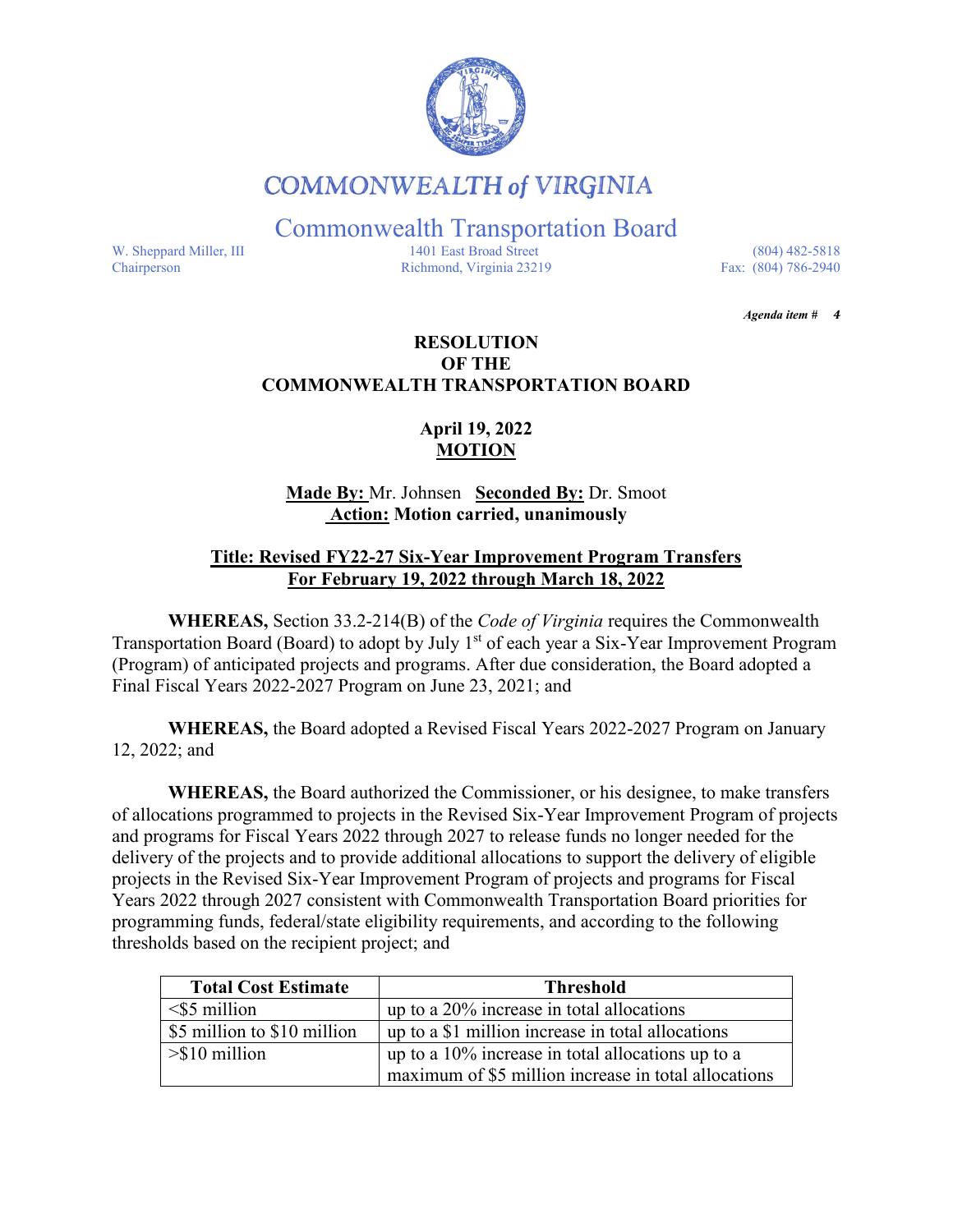Resolution of the Board Revised FY22-27 Six-Year Improvement Program Transfers February 19, 2022 through March 18, 2022 April 19, 2022 Page 2 of 2

**WHEREAS,** the Board directed that (a) the Commissioner shall notify the Board on a monthly basis should such transfers or allocations be made; and (b) the Commissioner shall bring requests for transfers of allocations exceeding the established thresholds to the Board on a monthly basis for its approval prior to taking any action to record or award such action; and

**WHEREAS,** the Board is being presented a list of the transfers exceeding the established thresholds attached to this resolution and agrees that the transfers are appropriate.

**NOW THEREFORE, BE IT RESOLVED,** by the Commonwealth Transportation Board, that the attached list of transfer requests exceeding the established thresholds is approved and the specified funds shall be transferred to the recipient project(s) as set forth in the attached list to meet the Board's statutory requirements and policy goals.

###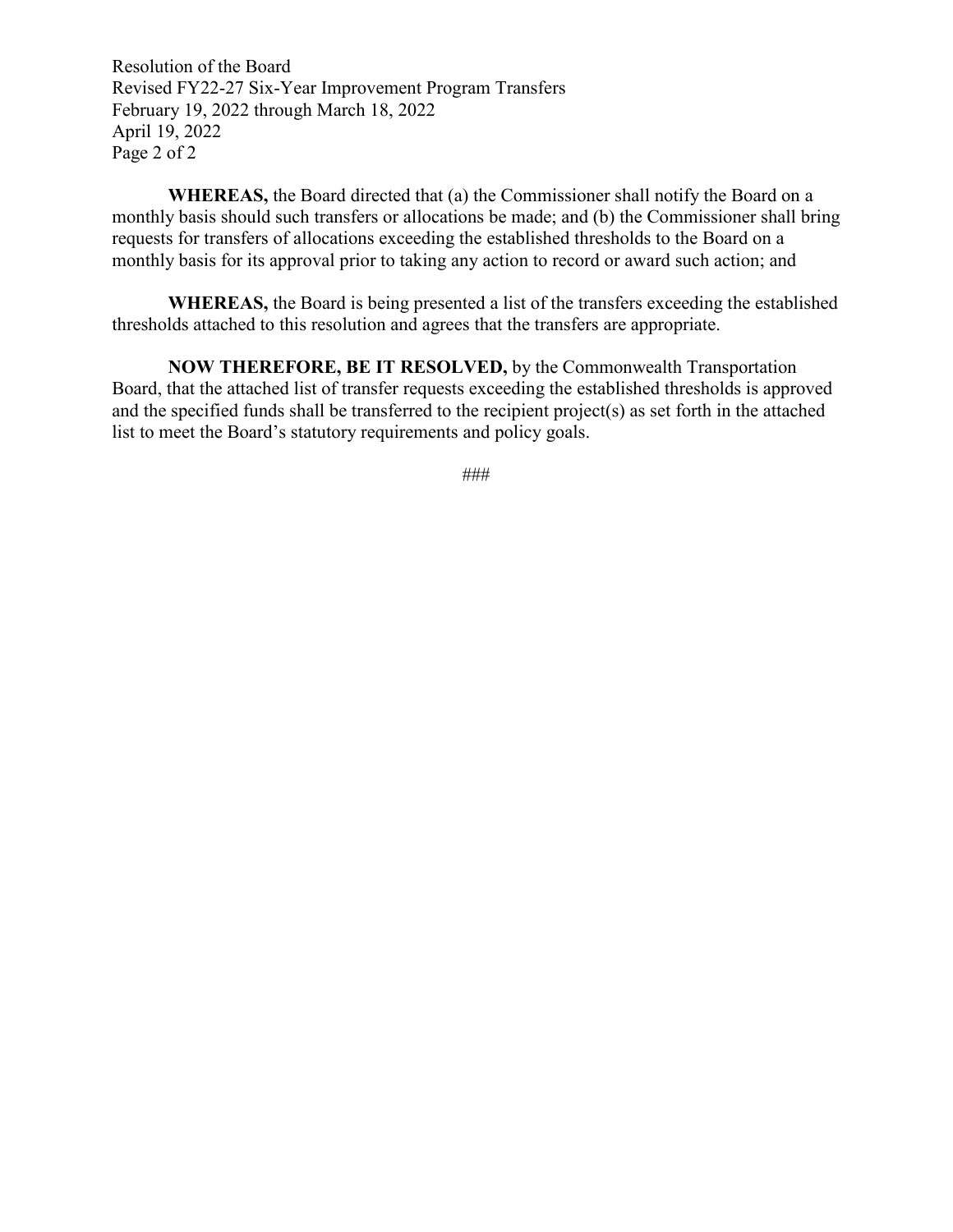# **CTB Decision Brief**

## Revised FY2022-2027 Six-Year Improvement Program Transfers For February 19, 2022 through March 18, 2022

**Issue:** Each year the Commonwealth Transportation Board (CTB) must adopt a Six-Year Improvement Program (Program) in accordance with statutes and federal regulations. Throughout the year, it may become necessary to transfer funds between projects to have allocations available to continue and/or initiate projects and programs adopted in the Program.

**Facts:** On January 12, 2022, the CTB adopted a Revised FY22-27 Six-Year Improvement Program granted authority to the Commissioner of Highways (Commissioner), or his designee, to make transfers of allocations programmed to projects in the revised Six-Year Improvement Program of projects and programs for Fiscal Years 2022 through 2027 to release funds no longer needed for the delivery of the projects and to provide additional allocations to support the delivery of eligible projects in the revised Six-Year Improvement Program of projects and programs for Fiscal Years 2022 through 2027 consistent with Commonwealth Transportation Board priorities for programming funds, federal/state eligibility requirements, and according to the following thresholds based on the recipient project:

| <b>Total Cost Estimate</b>  | <b>Threshold</b>                                     |
|-----------------------------|------------------------------------------------------|
| $\leq$ 5 million            | up to a $20\%$ increase in total allocations         |
| \$5 million to \$10 million | up to a \$1 million increase in total allocations    |
| $>\$10$ million             | up to a $10\%$ increase in total allocations up to a |
|                             | maximum of \$5 million increase in total allocations |

In addition, the CTB resolved that the Commissioner should bring requests for transfers of allocations exceeding the established thresholds to the CTB on a monthly basis for its approval prior to taking any action to record or award such action.

The CTB will be presented with a resolution for formal vote to approve the transfer of funds exceeding the established thresholds. The list of transfers from February 19, 2022 through March 18, 2022 is attached.

**Recommendations:** VDOT recommends the approval of the transfers exceeding the established thresholds from donor projects to projects that meet the CTB's statutory requirements and policy goals.

**Action Required by CTB:** The CTB will be presented with a resolution for a formal vote to adopt changes to the Revised Program for Fiscal Years 2022– 2027 that include transfers of allocated funds exceeding the established thresholds from donor projects to projects that meet the CTB's statutory requirements and policy goals.

**Result, if Approved**: If approved, the funds will be transferred from the donor projects to projects that meet the CTB's statutory requirements and policy goals.

**Options:** Approve, Deny, or Defer.

**Public Comments/Reactions:** None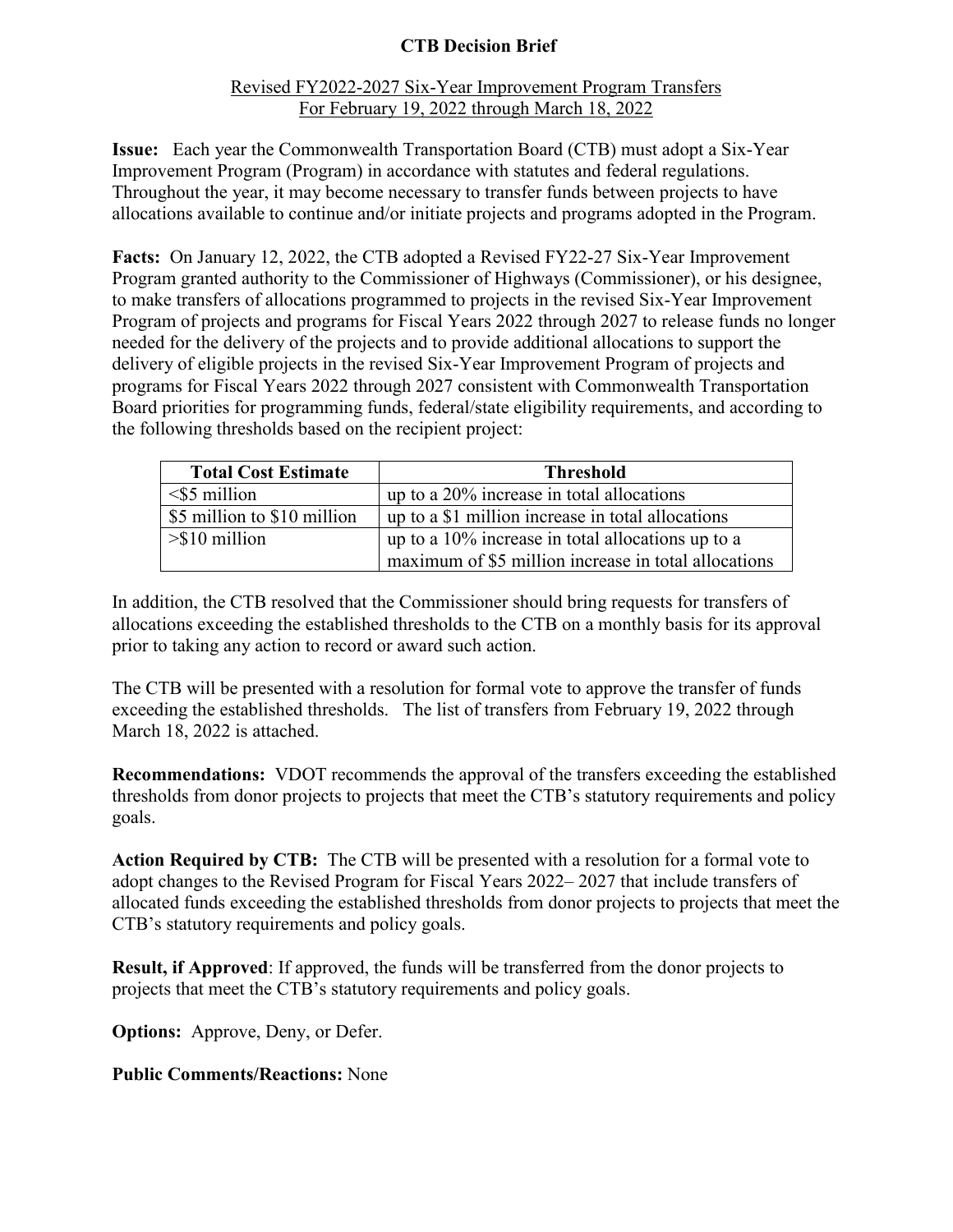### **Six‐Year Improvement Program Allocation Transfer Threshold Report Transfers Requiring CTB Approval**

| <b>NEW Row</b> |                | Donor                  | <b>Donor Description</b>                                                                                                 | Donor            | Recipient            | <b>Recipient Description</b>                                    | Recipient  | <b>Fund Source</b>                                                                                                                                                                                                                                                                                                                                                                                                                                                                                                                      | <b>Transfer</b> | <b>Total</b>      | <b>Total</b>    | <b>Transfer</b> | <b>Comments</b>                                                                                                                                                                                      |
|----------------|----------------|------------------------|--------------------------------------------------------------------------------------------------------------------------|------------------|----------------------|-----------------------------------------------------------------|------------|-----------------------------------------------------------------------------------------------------------------------------------------------------------------------------------------------------------------------------------------------------------------------------------------------------------------------------------------------------------------------------------------------------------------------------------------------------------------------------------------------------------------------------------------|-----------------|-------------------|-----------------|-----------------|------------------------------------------------------------------------------------------------------------------------------------------------------------------------------------------------------|
|                |                | <b>District</b>        |                                                                                                                          | <b>UPC</b>       | <b>District</b>      |                                                                 | <b>UPC</b> |                                                                                                                                                                                                                                                                                                                                                                                                                                                                                                                                         | Amount          | <b>Allocation</b> | <b>Estimate</b> | Percent         |                                                                                                                                                                                                      |
|                | 1              | Hampton Roads          | #ITTF22 CITY OF NEWPORT<br>NEWS TRAFFIC SIGNAL<br><b>UPGRADES</b>                                                        | 119400           | <b>Hampton Roads</b> | NEWPORT NEWS CITYWIDE<br>SIGNAL RETIMING AND<br><b>UPGRADES</b> | 107058     | <b>ITTF (HS7100)</b>                                                                                                                                                                                                                                                                                                                                                                                                                                                                                                                    | \$220,000       | \$720,000         | \$1,368,477     | 44.0%           | Transfer of surplus funds recommended<br>by District from a cancelled project to a<br>scheduled project.                                                                                             |
|                | $\overline{2}$ | Lynchburg              | RTE 58 EB - SHOULDER<br>WIDENING / RUMBLE STRIPS /<br><b>GR UPGRADES</b>                                                 | 111093           | Lynchburg            | <b>BUS 501 - CONSTRUCT</b><br>SIDEWALK (KEMPER STREET)          | 114062     | Safety (statewide) (CF3100), Safety Soft<br>Match (statewide) (CF3101)                                                                                                                                                                                                                                                                                                                                                                                                                                                                  | \$271,923       | \$673,543         | \$673,543       | 67.7%           | Transfer of surplus funds recommended<br>by District and Traffic Engineering Division<br>from a completed project to fund a<br>scheduled project.                                                    |
|                | $\overline{3}$ | Richmond               | RICHMOND MPO REGIONAL<br>STP (RSTP) BALANCE ENTRY                                                                        | 70721            | Richmond             | <b>COMMERCE ROAD -</b><br><b>WIDENING</b>                       | 15958      | All (CNF603), Federal STP Regional -<br>Hanover (CNF273), Federal STP Regional -<br>Richmond (CNF273), Interstate Federal<br>RSTP (CNF273), Interstate State Match Off<br>The Top (CNS273), RSTP - Access:<br>Richmond MPO (CNF273), RSTP - Urban :<br>Richmond MPO (CNF273), RSTP:<br>Richmond (CF2M20), RSTP Match - Access<br>: Richmond MPO (CNS273), RSTP Match -<br>Urban: Richmond MPO (CNS273), RSTP<br>Match: Richmond (CS2M21), State Match<br>Non-Formula - Hanover (CNS273), State<br>Match Non-Formula - Richmond (CNS273) | \$3,253,118     | \$31,690,634      | \$28,437,516    | 11.4%           | Transfer of surplus funds recommended<br>by District and MPO from a scheduled<br>project and the District RSTP Balance Entry<br>line item to fund an award.                                          |
|                | $\overline{a}$ | Richmond,<br>Statewide | PEDESTRIAN SAFETY<br><b>ENHANCEMENTS ALONG THE</b><br>CAPITAL TRAIL, STATEWIDE<br>HIGHWAY SAFETY BALANCE<br><b>ENTRY</b> | 114337,<br>70700 | Richmond             | <b>WRONG WAY MITIGATION AT</b><br><b>RAMPS - DISTRICTWIDE</b>   | 113867     | Open Container Funds - Statewide<br>(CNF221)                                                                                                                                                                                                                                                                                                                                                                                                                                                                                            | \$173,621       | \$546,645         | \$546,645       | 46.5%           | Transfer of surplus funds recommended<br>by District and Traffic Engineering Division<br>from a completed project and the<br>Staewide Safety Balance Entry line item to<br>fund a scheduled project. |
|                | -5             | Richmond               | ROAD DIETS - IMPROVE<br>BICYCLE ACCOMMODATIONS                                                                           | 108888           | Richmond             | SIGNAL MUTCD COMPLIANCE<br>UPGRADES - DISTRICTWIDE              | 117778     | Safety (statewide) (CF3100), Safety Soft<br>Match (statewide) (CF3101)                                                                                                                                                                                                                                                                                                                                                                                                                                                                  | \$251,933       | \$1,501,933       | \$1,501,933     | 20.2%           | Transfer of surplus funds recommended<br>by District and Traffic Engineering Division<br>from a completed project to a scheduled<br>project.                                                         |
|                | 6              | Salem                  | Roanoke MPO Regional STP<br>(RSTP) Balance Entry                                                                         | 104126           | Salem                | Walnut Ave Bike/Ped<br>Accommodations (5th St to<br>Town limit) | 111649     | RSTP: Roanoke (CF2M40), RSTP Match:<br>Roanoke (CS2M41)                                                                                                                                                                                                                                                                                                                                                                                                                                                                                 | \$384,112       | \$2,068,142       | \$2,068,142     | 22.8%           | Transfer of surplus funds recommended<br>by District and MPO from the District RSTP<br>Balance Entry line item to a scheduled<br>project.                                                            |
|                | $\overline{7}$ | Statewide              | STATEWIDE SYIP UPDATE<br><b>BALANCE ENTRY</b>                                                                            | T1179            | Statewide            | <b>INFRASTRUCTURE INVENTORY</b><br>& ASSESSMENT                 | T26789     | <b>PROTECT Formula Program Allocation-</b><br>Federal (CF8000), PROTECT Formula<br>Program Allocation-State Match (CS8001)                                                                                                                                                                                                                                                                                                                                                                                                              | \$1,500,000     | \$1,500,000       | \$1,500,000     | 100.0%          | Transfer of surplus funds recommended<br>by District from the Statewide SYIP<br>Balance Entry line item to a scheduled<br>project.                                                                   |
|                | 8              | Statewide              | STATEWIDE SYIP UPDATE<br><b>BALANCE ENTRY</b>                                                                            | T1179            | Statewide            | <b>RESILIENCE PLAN</b>                                          | T26795     | PROTECT Formula Program Allocation-<br>Federal (CF8000), PROTECT Formula<br>Program Allocation-State Match (CS8001)                                                                                                                                                                                                                                                                                                                                                                                                                     | \$675,000       | \$675,000         | \$675,000       | 100.0%          | Transfer of surplus funds recommended<br>by District from the Statewide SYIP<br>Balance Entry line item to a scheduled<br>project.                                                                   |
|                | q              | Statewide              | STATEWIDE SYIP UPDATE<br><b>BALANCE ENTRY</b>                                                                            | T1179            | Statewide            | <b>CARBON REDUCTION</b><br><b>STRATEGY</b>                      | T26796     | Carbon Reduction Flexible Allocation-<br>Federal (CFR100), Carbon Reduction<br>Flexible Allocation-State Match (CSR101)                                                                                                                                                                                                                                                                                                                                                                                                                 | \$500,000       | \$500,000         | \$500,000       | 100.0%          | Transfer of surplus funds recommended<br>by District from the Statewide SYIP<br>Balance Entry line item to a scheduled<br>project.                                                                   |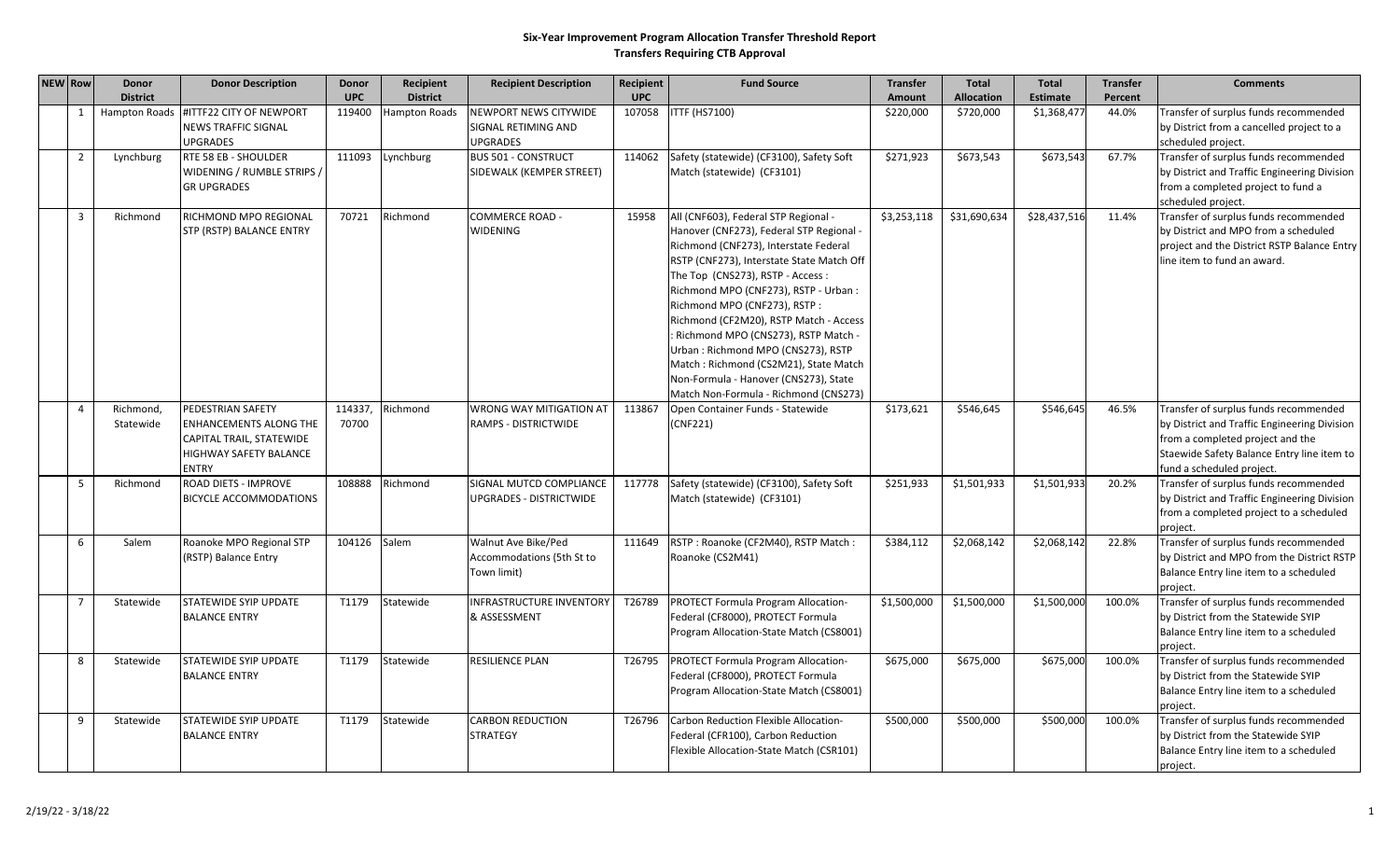#### **Six‐Year Improvement Program Allocation Transfer Threshold Report Transfers Requiring CTB Approval**

| NEW Row | <b>Donor</b>    | <b>Donor Description</b>     | <b>Donor</b> | Recipient       | <b>Recipient Description</b> | Recipient  | <b>Fund Source</b>                           | <b>Transfer</b> | <b>Total</b>      | <b>Total</b> | <b>Transfer</b> | <b>Comments</b>                        |
|---------|-----------------|------------------------------|--------------|-----------------|------------------------------|------------|----------------------------------------------|-----------------|-------------------|--------------|-----------------|----------------------------------------|
|         | <b>District</b> |                              | <b>UPC</b>   | <b>District</b> |                              | <b>UPC</b> |                                              | Amount          | <b>Allocation</b> | Estimate     | Percent         |                                        |
| 10      | Statewide       | <b>STATEWIDE SYIP UPDATE</b> |              | T1179 Statewide | <b>IELECTRIC VEHICLE</b>     |            | T26798 Electric Vehicles Program Allocation- | \$500,000       | \$500,000         | \$500,000    | 100.0%          | Transfer of surplus funds recommended  |
|         |                 | <b>BALANCE ENTRY</b>         |              |                 | <b>INFRASTRUCTURE PLAN</b>   |            | Federal (CFE100), Electric Vehicles          |                 |                   |              |                 | by District from the Statewide SYIP    |
|         |                 |                              |              |                 |                              |            | Program Allocation-Soft Match (CFE101)       |                 |                   |              |                 | Balance Entry line item to a scheduled |
|         |                 |                              |              |                 |                              |            |                                              |                 |                   |              |                 | project.                               |
|         | Statewide       | <b>STATEWIDE SYIP UPDATE</b> |              | T1179 Statewide | <b>HURRICANE EVACUATION</b>  | T26803     | <b>PROTECT Formula Program Allocation-</b>   | \$1,170,000     | \$1,170,000       | \$1,170,000  | 100.0%          | Transfer of surplus funds recommended  |
|         |                 | <b>BALANCE ENTRY</b>         |              |                 | <b>PLAN</b>                  |            | Federal (CF8000), PROTECT Formula            |                 |                   |              |                 | by District from the Statewide SYIP    |
|         |                 |                              |              |                 |                              |            | Program Allocation-State Match (CS8001)      |                 |                   |              |                 | Balance Entry line item to a scheduled |
|         |                 |                              |              |                 |                              |            |                                              |                 |                   |              |                 | project.                               |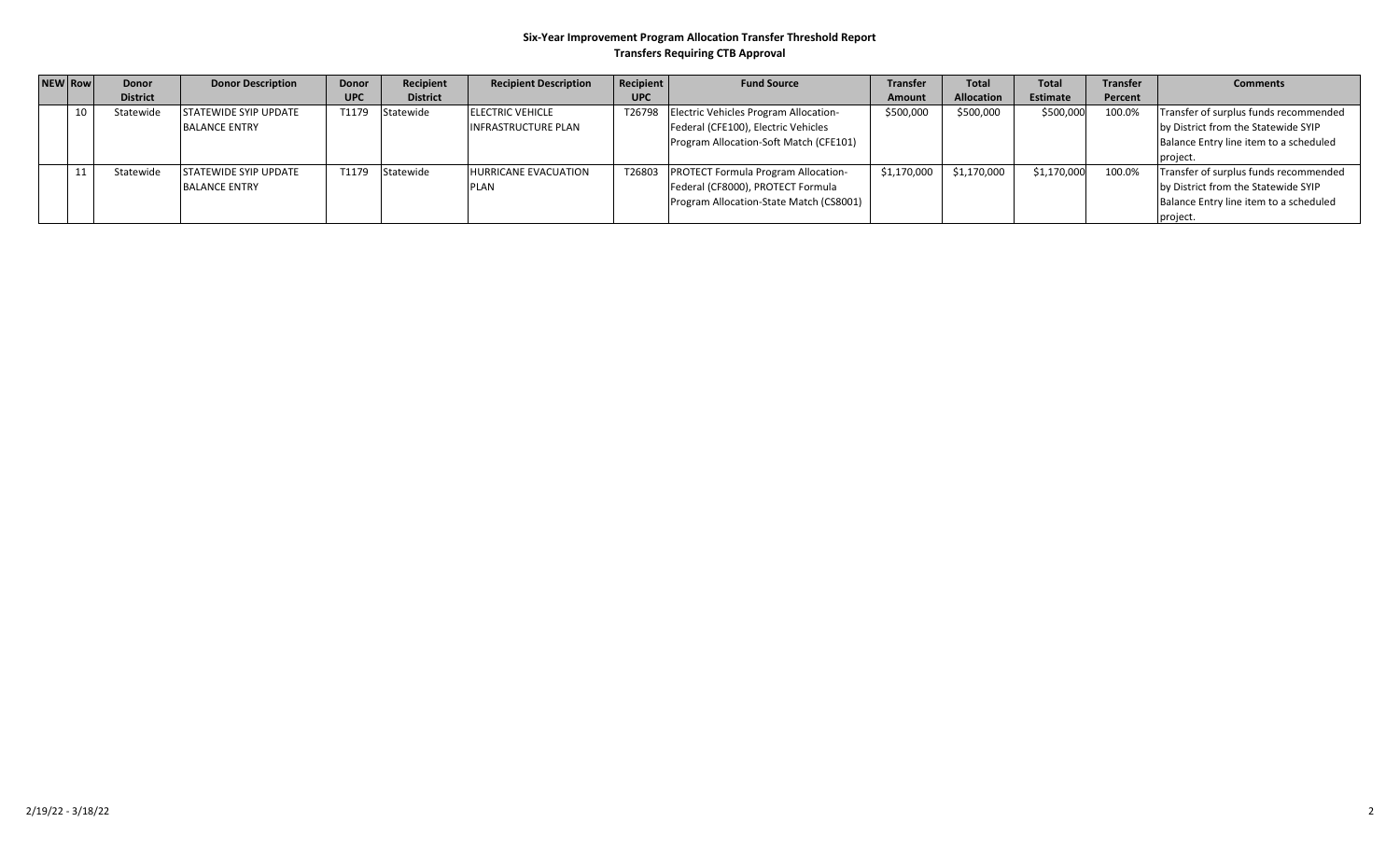#### **Six‐Year Improvement Program Allocation Transfer Threshold Report Transfers Not Requiring CTB Approval**

| <b>NEW Row</b> | <b>Donor</b>    | <b>Donor Description</b>                    | Donor      | <b>Recipient</b>     | <b>Recipient Description</b>                           | Recipient  | <b>Fund Source</b>                       | <b>Transfer</b> | <b>Total</b>      | <b>Total</b>    | <b>Transfer</b> | <b>Comments</b>                                     |
|----------------|-----------------|---------------------------------------------|------------|----------------------|--------------------------------------------------------|------------|------------------------------------------|-----------------|-------------------|-----------------|-----------------|-----------------------------------------------------|
|                | <b>District</b> |                                             | <b>UPC</b> | <b>District</b>      |                                                        | <b>UPC</b> |                                          | Amount          | <b>Allocation</b> | <b>Estimate</b> | Percent         |                                                     |
| A              | Bristol         | U.S. Route 11 Shoulder                      | 109921     | Bristol              | Wise Primary School                                    | 112709     | Safety (statewide) (CF3100), Safety Soft | \$5,756         | \$145,737         | \$145,737       | 4.1%            | Transfer of surplus funds recommended               |
|                |                 | Initiative - Washington Co.                 |            |                      | Pedestrian Safety Project                              |            | Match (statewide) (CF3101)               |                 |                   |                 |                 | by District and Traffic Engineering Division        |
|                |                 |                                             |            |                      |                                                        |            |                                          |                 |                   |                 |                 | from a completed project to fund a                  |
|                |                 |                                             |            |                      |                                                        |            |                                          |                 |                   |                 |                 | completed project.                                  |
| B              | Culpeper        | <b>CULPEPER DGP</b>                         | T21761     | Culpeper             | #HB2.FY17 INTERSECTION                                 | 109519     | DGP - State (GS0100)                     | \$747,985       | \$10,847,985      | \$10,100,000    | 7.4%            | Transfer of surplus funds recommended               |
|                |                 | DEALLOCATION BALANCE                        |            |                      | IMPROVEMENT @ RTE 33/29                                |            |                                          |                 |                   |                 |                 | by District from the District DGP                   |
|                |                 | <b>ENTRY</b>                                |            |                      | <b>RUCKERSVILLE</b>                                    |            |                                          |                 |                   |                 |                 | Deallocation Balance Entry line item to             |
|                |                 |                                             |            |                      |                                                        |            |                                          |                 |                   |                 |                 | fund an award.                                      |
| $\mathsf{C}$   | Statewide       | STATEWIDE TAP BALANCE                       | 70466      | Fredericksburg       | RTE 709 - FLATFORD ROAD                                | 113561     | Accounts Receivable - Access (CNL222),   | \$177,878       | \$1,143,500       | \$1,143,500     | 18.4%           | Transfer of surplus funds recommended               |
|                |                 | <b>ENTRY- UNALLOCATED</b>                   |            |                      | <b>SIDEWALK</b>                                        |            | Local Funds for Enhancement Projects     |                 |                   |                 |                 | by District and Local Assistance Division           |
|                |                 |                                             |            |                      |                                                        |            | (NPL206), TAP >200K: Fredericksburg      |                 |                   |                 |                 | from the Statewide TAP Balance Entry line           |
|                |                 |                                             |            |                      |                                                        |            | (CF6MA0)                                 |                 |                   |                 |                 | item to fund an underway project.                   |
| D              | Hampton Roads   | #SGR21LP City of Suffolk 1906               | 117159     | Hampton Roads        | #SGR21LP City of Suffolk 1860                          | 117150     | SGR - State (SS0100)                     | \$8,082         | \$241,846         | \$241,846       | 3.5%            | Transfer of surplus funds recommended               |
|                |                 | Franklin Bypass                             |            |                      | Whaleyville Blvd                                       |            |                                          |                 |                   |                 |                 | by District and Local Assistance Division           |
|                |                 |                                             |            |                      |                                                        |            |                                          |                 |                   |                 |                 | from an underway project to fund an                 |
|                |                 |                                             |            |                      |                                                        |            |                                          |                 |                   |                 |                 | underway project.                                   |
| E.             |                 | Hampton Roads #SGR21LP City of Suffolk 1906 | 117159     | Hampton Roads        | #SGR21LP City of Suffolk 1861                          | 117152     | Local Project Contributions - Urban      | \$1,415         | \$241,846         | \$241,846       | 0.6%            | Transfer of surplus funds recommended               |
|                |                 | Franklin Bypass                             |            |                      | Whaleyville Blvd                                       |            | (NOP723), SGR - State (SS0100)           |                 |                   |                 |                 | by District and Local Assistance Division           |
|                |                 |                                             |            |                      |                                                        |            |                                          |                 |                   |                 |                 | from an underway project to fund an                 |
|                |                 |                                             |            |                      |                                                        |            |                                          |                 |                   |                 |                 | underway project.                                   |
| F.             | Hampton Roads   | #SGR21LP City of Suffolk 1906               | 117159     | Hampton Roads        | #SGR21LP City of Suffolk 1821                          | 117154     | SGR - State (SS0100)                     | \$33,278        | \$268,239         | \$268,239       | 14.2%           | Transfer of surplus funds recommended               |
|                |                 | Franklin Bypass                             |            |                      | <b>Kings Hwy</b>                                       |            |                                          |                 |                   |                 |                 | by District and Local Assistance Division           |
|                |                 |                                             |            |                      |                                                        |            |                                          |                 |                   |                 |                 | from an underway project to fund an                 |
|                |                 |                                             |            |                      |                                                        |            |                                          |                 |                   |                 |                 | underway project.                                   |
| G              |                 | Hampton Roads #SGR21LP City of Suffolk 1906 | 117159     | <b>Hampton Roads</b> | #SGR21LP City of Suffolk 1813                          |            | 117157   SGR - State (SS0100)            | \$7,651         | \$242,612         | \$242,612       | 3.3%            | Transfer of surplus funds recommended               |
|                |                 | Franklin Bypass                             |            |                      | Carolina Rd                                            |            |                                          |                 |                   |                 |                 | by District and Local Assistance Division           |
|                |                 |                                             |            |                      |                                                        |            |                                          |                 |                   |                 |                 | from an underway project to fund an                 |
|                |                 |                                             |            |                      |                                                        |            |                                          |                 |                   |                 |                 | underway project.                                   |
| H              | Hampton Roads   | #SGR21LP City of Suffolk 1906               | 117159     | <b>Hampton Roads</b> | #SGR21LP 133-City of Suffolk                           |            | 117158 SGR - State (SS0100)              | \$28,482        | \$263,443         | \$263,443       | 12.1%           | Transfer of surplus funds recommended               |
|                |                 | Franklin Bypass                             |            |                      | 1814 Carolina Rd                                       |            |                                          |                 |                   |                 |                 | by District and Local Assistance Division           |
|                |                 |                                             |            |                      |                                                        |            |                                          |                 |                   |                 |                 | from an underway project to fund an                 |
|                |                 |                                             |            |                      |                                                        |            |                                          |                 |                   |                 |                 | underway project.                                   |
|                | Hampton Roads   | #SGR21LP 131-City of                        | 117160     | <b>Hampton Roads</b> | #SGR21LP 131-City of                                   | 117163     | SGR - State (SS0100)                     | \$9,023         | \$126,067         | \$126,067       | 7.7%            | Transfer of surplus funds recommended               |
|                |                 | Chesapeake 1626 Kempsville                  |            |                      | Chesapeake 1622 Kempsville                             |            |                                          |                 |                   |                 |                 | by District and Local Assistance Division           |
|                |                 | Rd WB                                       |            |                      | Rd                                                     |            |                                          |                 |                   |                 |                 | from an underway project to fund an                 |
|                |                 |                                             |            |                      |                                                        |            |                                          |                 |                   |                 |                 | underway project.                                   |
|                | Hampton Roads   | #SGR Hampton Roads-VDOT                     | T13509     | <b>Hampton Roads</b> | #SGR22VP 2022 SOUTHSIDE<br><b>INTERSTATE PLANT MIX</b> | 118702     | SGR Paving State (SSP700)                | \$4,690         | \$869,441         | \$864,751       | 0.5%            | Transfer of surplus funds recommended               |
|                |                 | <b>SGR Paving-Balance Entry</b>             |            |                      |                                                        |            |                                          |                 |                   |                 |                 | by District from the District SGR VDOT              |
|                |                 |                                             |            |                      |                                                        |            |                                          |                 |                   |                 |                 | Paving Balance Entry line item to fund an           |
|                |                 |                                             |            |                      |                                                        |            |                                          |                 |                   |                 |                 | award.                                              |
| К              | Hampton Roads   | #SGR Hampton Roads-VDOT                     | T13509     | Hampton Roads        | #SGR22VP 2022 ACCOMAC<br><b>RESIDENCY PLANT MIX</b>    | 118703     | SGR Paving State (SSP700)                | \$198,052       | \$1,782,131       | \$1,584,079     | 12.5%           | Transfer of surplus funds recommended               |
|                |                 | <b>SGR Paving-Balance Entry</b>             |            |                      |                                                        |            |                                          |                 |                   |                 |                 | by District from the District SGR VDOT              |
|                |                 |                                             |            |                      |                                                        |            |                                          |                 |                   |                 |                 | Paving Balance Entry line item to fund an<br>award. |
|                |                 |                                             |            |                      |                                                        |            |                                          |                 |                   |                 |                 |                                                     |